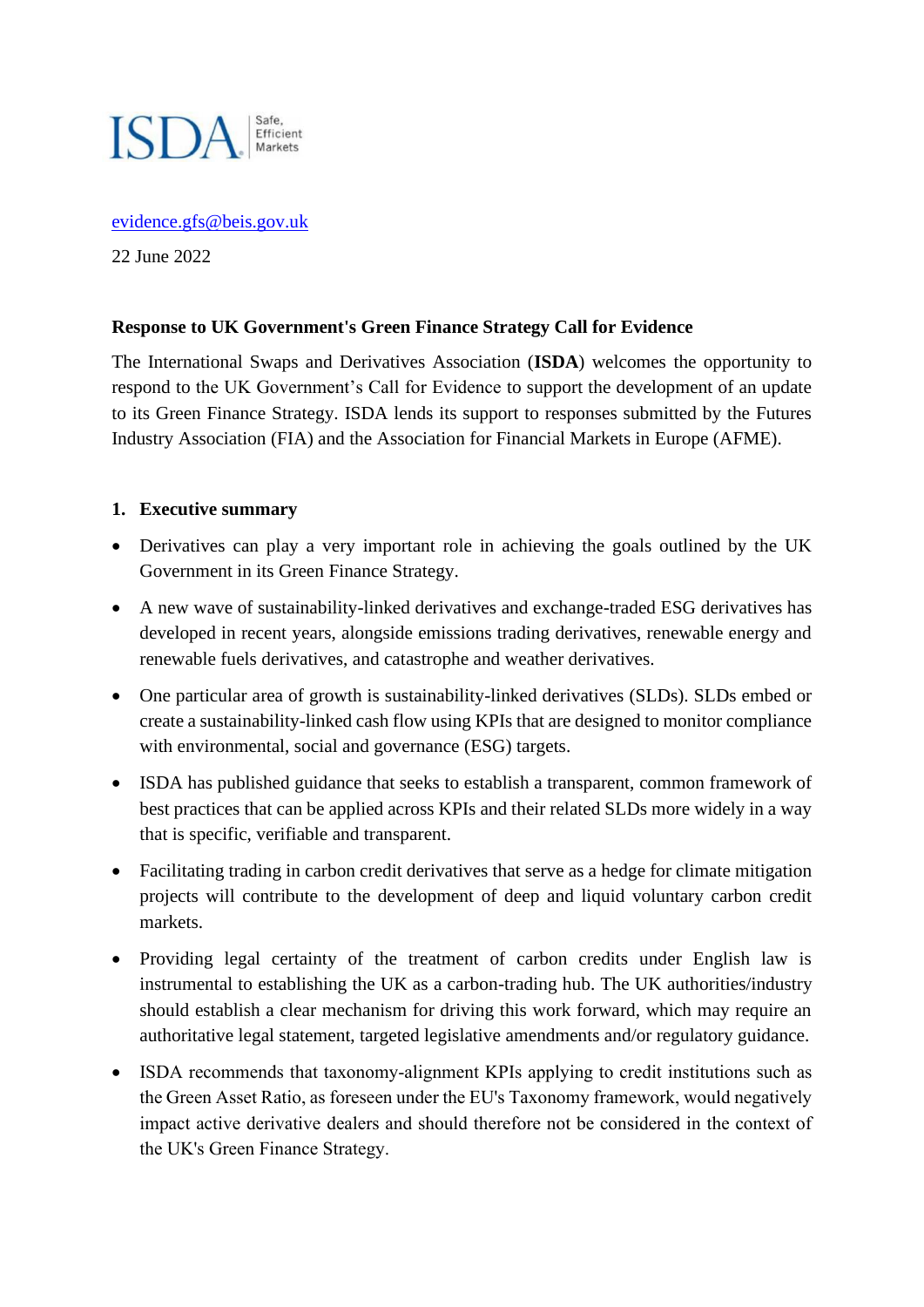#### **2. Responses**

**Question 6: What areas for potential growth – for example emerging financial products and instruments – are there in green finance for the UK financial services sector?**

Derivatives perform a critical role in economic activity by facilitating the raising and allocation of capital for green finance, helping businesses and investors better manage the risks to which they are exposed, and allowing market participants to more effectively align their exposures with risk tolerance and risk management requirements. The derivatives market also plays a major role in enhancing transparency through providing information on their underlying commodities, securities or assets. This can ultimately contribute to long-term sustainability objectives by bringing information about sustainability-related activities in the real economy into the financial markets, allowing investors to appropriately respond to economic actors' positive or negative contributions to the green transition.

The exponential growth of ESG markets over the past few years shows the need for forward prices for these assets and their related indices. Derivatives markets are a key component of mature secondary markets, and the recent growth in demand for listed and over-the-counter (OTC) ESG derivatives illustrates that these products are a core component of sustainable investment strategies, especially since the availability of liquid and transparent derivatives can fundamentally reduce funding and financing costs for share and bond issuers in the primary markets.

As markets for ESG investments develop and trillions need to be raised to finance the transition to a sustainable economy, the derivatives market will be critically important in facilitating the financing of green investments, including in their role as hedging tools to manage the associated risks. To this end, derivatives can play a very important role in achieving the goals outlined by the UK Government in its Green Finance Strategy, and financial market participants should be able to use them freely. The role of derivatives in sustainable finance is explored in greater detail in a July 2020 paper published by the Centre for European Policy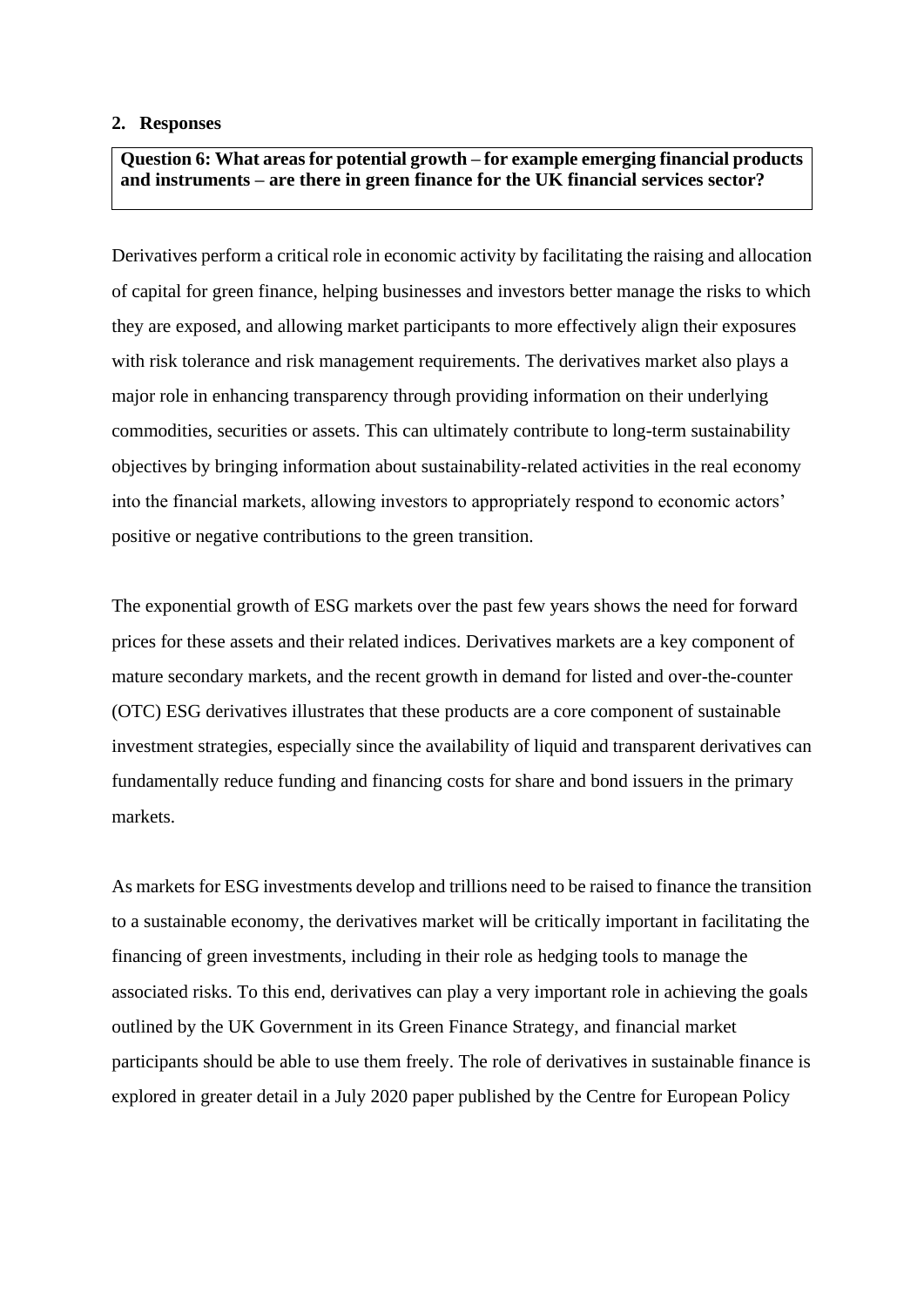Studies ("CEPS") and the European Capital Markets Institute ("ECMI").<sup>1</sup>

The financial sector is responding to the challenges in sustainable finance with a diverse range of product structures and transaction types in the derivatives market. While conventional derivatives can certainly be used to hedge green instruments such as green bonds, a new wave of sustainability-linked derivatives and exchange-traded ESG derivatives has also developed in recent years, alongside emissions trading derivatives, renewable energy and renewable fuels derivatives, and catastrophe and weather derivatives. In January 2021, ISDA published a research report that gives a valuable overview of such ESG-related derivatives products and transactions.<sup>2</sup>

#### *Sustainability-linked Derivatives (SLDs)*

Sustainability-linked products – whose liquidity, price transparency and attractiveness to investors can be further enhanced through the use of derivative instruments – can attract much needed investment in the transition to a net zero economy. Such investments have long-term objectives and require a long-term orientation. One particular area of growth is sustainabilitylinked derivatives (SLDs), which have gained increasing prominence in the EU, UK and US.

As interest in such ESG-related derivatives products gains momentum, standardisation will be more important than ever because it is only through robust standards that products and markets can scale efficiently. In this context, please note ISDA's publication of a white paper outlining key performance indicators (KPIs) guidelines for SLDs.<sup>3</sup>

SLDs embed or create a sustainability-linked cashflow using KPIs that are designed to monitor compliance with environmental, social and governance (ESG) targets. KPIs are therefore critical to the effectiveness and integrity of the SLDs to which they relate. They need to be accurately defined in order to have legal certainty over how they operate and impact cashflows

<sup>1</sup> https://www.isda.org/a/KOmTE/Derivatives-in-Sustainable-Finance.pdf

<sup>2</sup> https://www.isda.org/a/qRpTE/Overview-of-ESG-related-Derivatives-Products-and-Transactions.pdf

<sup>3</sup> https://www.isda.org/a/xvTgE/Sustainability-linked-Derivatives-KPI-Guidelines-Sept-2021.pdf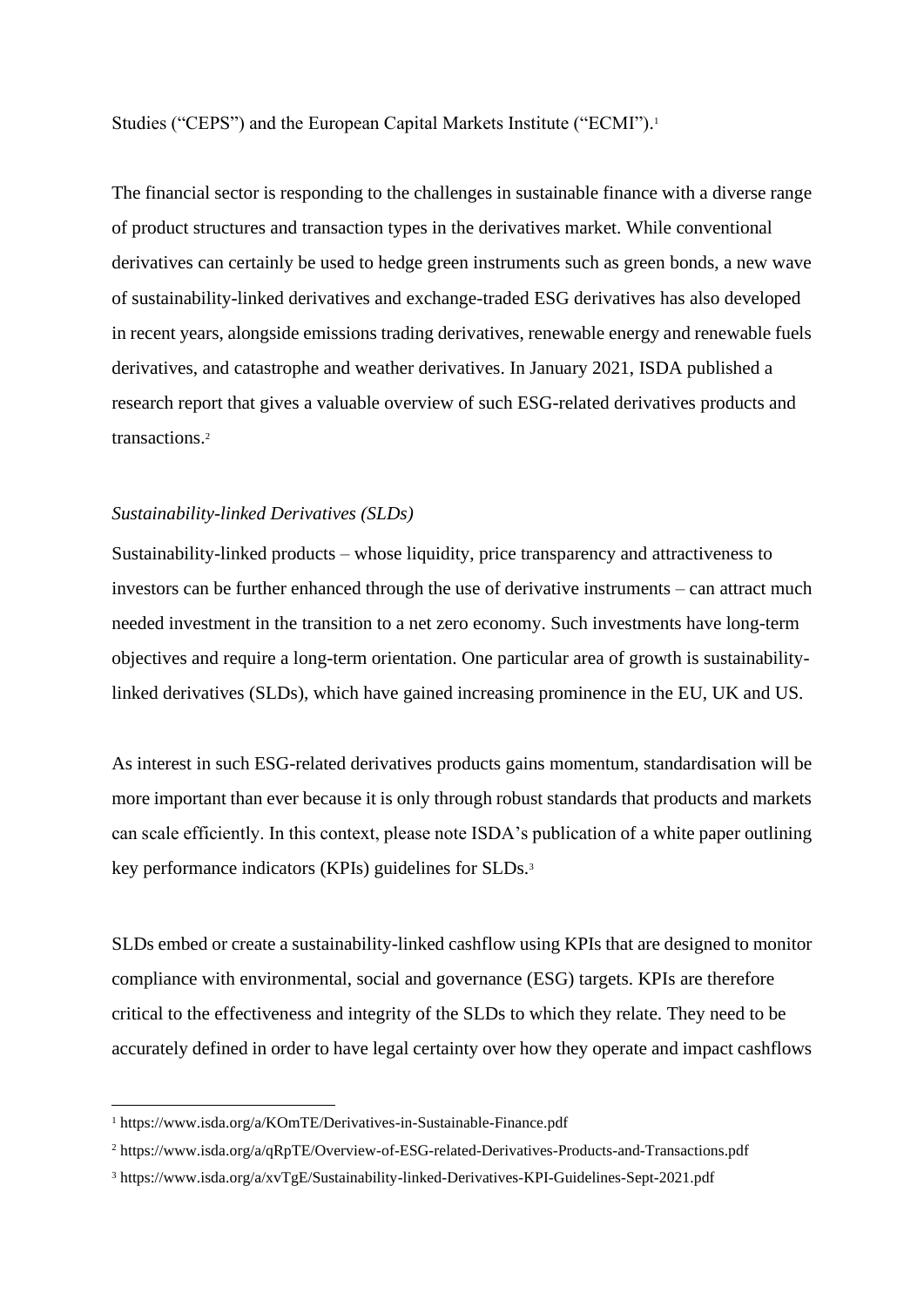and so they can be objectively verified. This will enhance the credibility of SLDs and the sustainability-linked market as a whole.

As SLDs are currently a niche and nascent market, the paper is intended to provide further information to market participants on the types of transactions that have been executed to date, along with guidance on the overarching principles that need to be considered when structuring KPIs. The guidance seeks to establish a transparent, common framework of best practices that can be applied across KPIs and their related SLDs more widely in a way that is specific, verifiable and transparent.

By establishing best practices and addressing key risks, the guidance seeks to help address greenwashing by encouraging adequate disclosure of how SLDs help attain sustainability objectives, therefore supporting the integrity of this developing market. The guidance also seeks to promote greater use of SLDs, which will help to build liquidity and provide an effective tool for counterparties to participate in the transition to a green economy.

As market participants make greater use of SLDs to further their sustainability goals, it is important for the effectiveness and integrity of the SLD market to assess whether and how these nascent contracts fit into existing derivatives regulatory regimes. This is why ISDA published another white paper which explores the regulatory implications of SLDs, including whether they could be classified as swaps under US regulations and/or over-the-counter (OTC) derivatives under EU and/or UK rules and, if so, what exemptions or exclusions might be available.<sup>4</sup> The paper also considers the impact of sustainability-linked cashflows on derivatives that would otherwise be excluded or exempt from certain requirements under those regulatory regimes as well as compliance issues that market participants should consider if SLDs are classified as swaps and/or OTC derivatives.

Increasing awareness surrounding these novel products and providing thought pieces on how these products can potentially operate under various legal and regulatory frameworks may

<sup>4</sup> https://www.isda.org/a/58ngE/Regulatory-Considerations-for-Sustainability-linked-Derivatives.pdf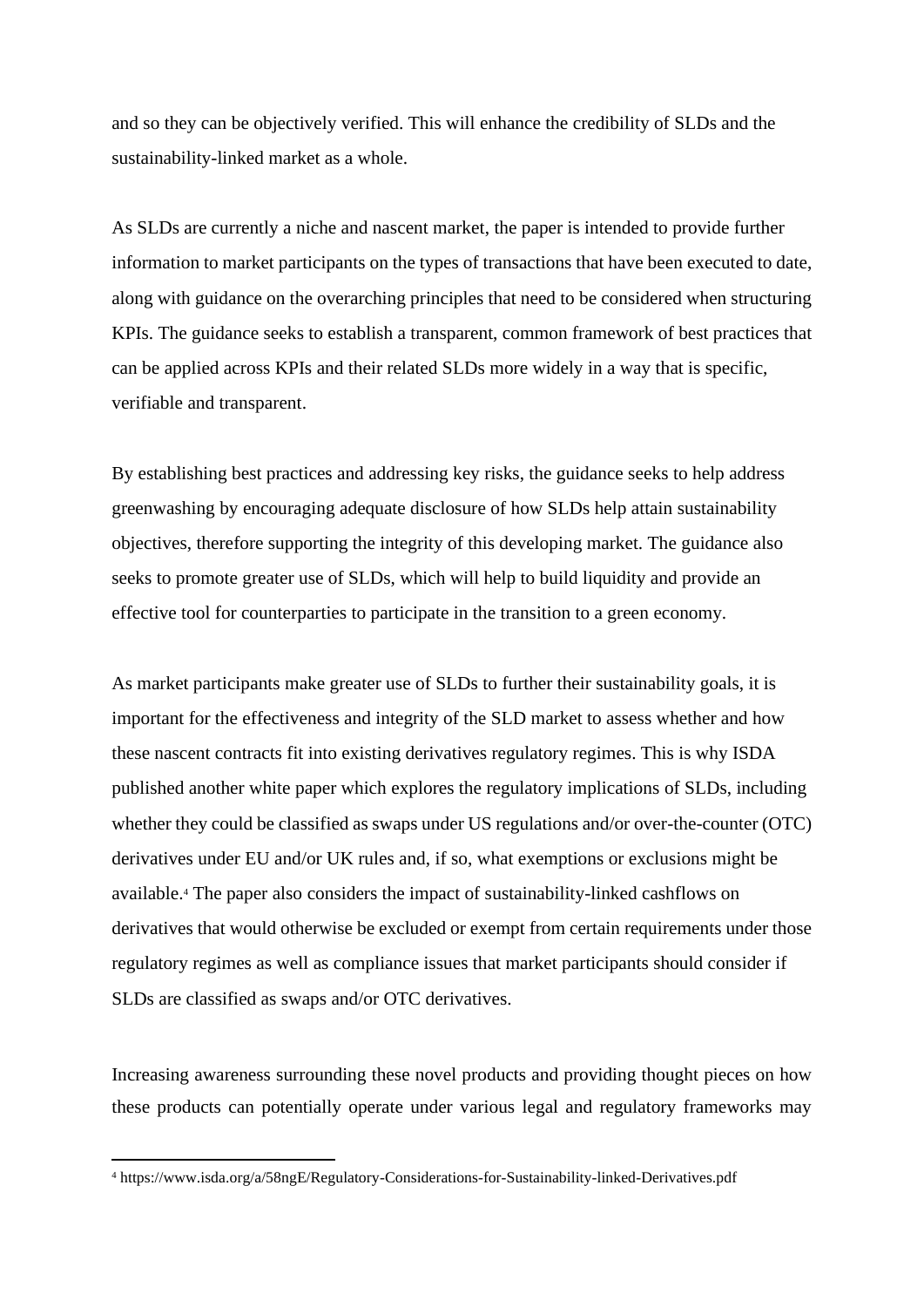ultimately encourage more trading in SLDs. In this regard, the UK authorities should help in this effort (i.e., host roundtables/ provide a forum for discussion) as SLDs can serve as another tool in the global fight against climate change.

### **Question 22: How can the UK best support the development of high integrity voluntary markets for carbon and other ecosystem service markets?**

A robust voluntary carbon market plays an important role in delivering a reliable, market-based approach for investment opportunities that reduce greenhouse gas emissions and remove carbon from our atmosphere.

As a derivatives trade association, we have a strong interest in the development of a robust voluntary carbon offset market that will strengthen the functioning of the carbon credit derivatives markets and enable the continued development of liquidity in derivatives products so that market participants can appropriately manage their business risks. Facilitating trading in carbon credit derivatives that serve as a hedge for climate mitigation projects will contribute to the development of deep and liquid voluntary carbon credit markets.

One of the main obstacles to advancing voluntary carbon trading is a lack of clarity about the legal nature of voluntary carbon credits (VCCs). Please note ISDA's white paper on this subject, published in December 2021.<sup>5</sup> Specifically, very few jurisdictions provide legal certainty about how credits can be created, bought, sold, and retired, thus making it unclear what type of security may be taken and enforced against VCCs and how that can be achieved, as well as how VCCs would be treated following an insolvency (including with regards to netting). Such determination may also have an impact on broader considerations, including the regulatory, tax and accounting treatment of VCCs. In short, understanding the legal treatment of VCCs is necessary to create robust voluntary carbon credit markets, which, in turn, will enable the development of a clear price signal for carbon and allow funds to be efficiently channelled towards emissions-reducing projects.

<sup>5</sup> https://www.isda.org/a/38ngE/Legal-Implications-of-Voluntary-Carbon-Credits.pdf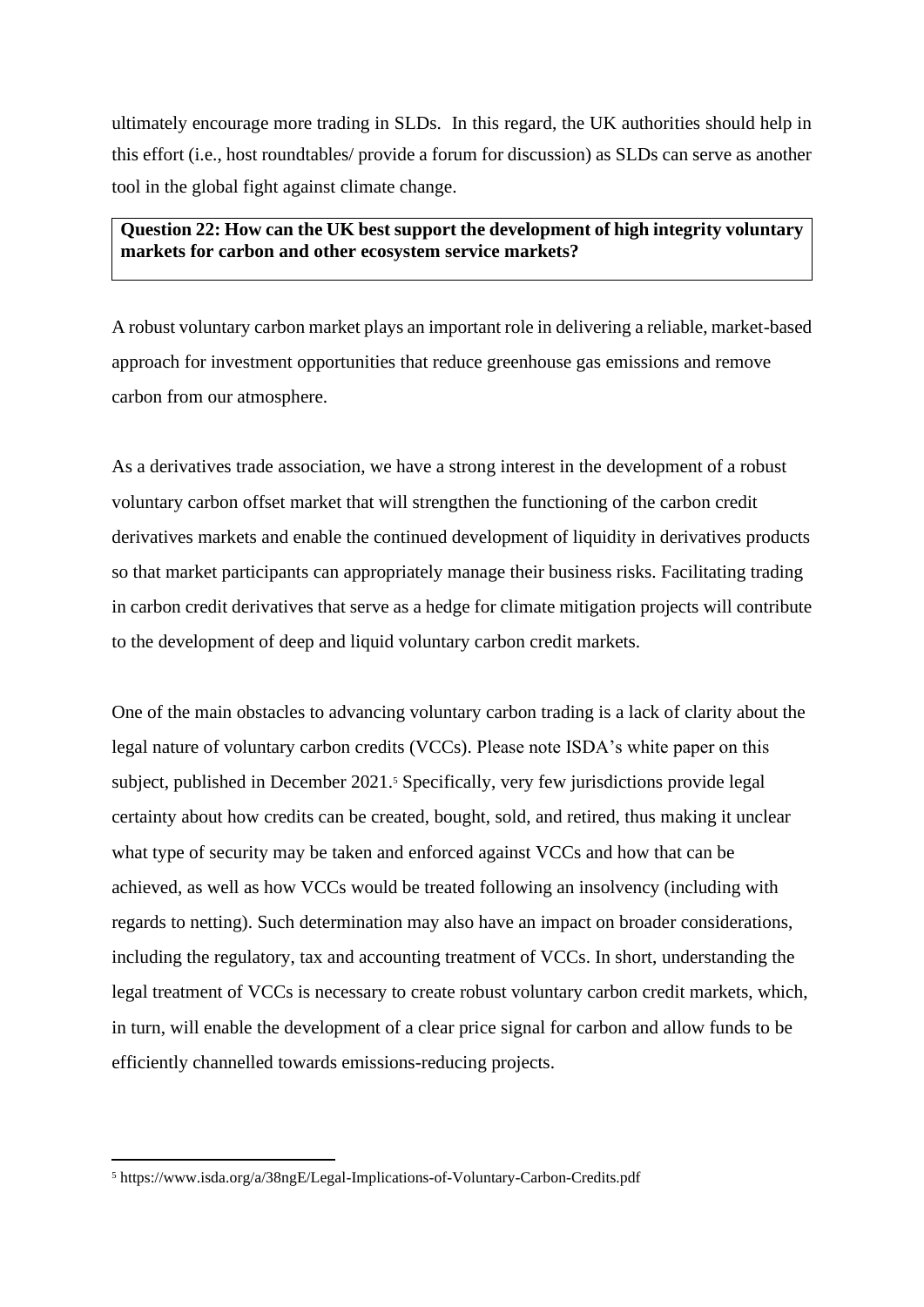Providing legal certainty of the treatment of carbon credits under English law is instrumental to establishing the UK as a carbon-trading hub. The UK authorities/industry should establish a clear mechanism for driving this work forward, which may require an authoritative legal statement, targeted legislative amendments and/or regulatory guidance.

ISDA notes that, in the United States, the Commodities Futures Trading Commission (CFTC) has recently confirmed that VCCs are commodities. Since VCCs are commodities, the Commission has the authority to police fraud and manipulation in VCC spot markets. In order for these markets to flourish, there can be no room for greenwashing, double-counting of credits or any other types of fraud and manipulation and thus, ISDA is supportive of the Commission's intent to use its enforcement authority to address these issues.

# **Question 30: What steps can the UK government take to support a robust investment data ecosystem to attract green finance flows?**

#### Computation of Taxonomy-alignment KPIs

The introduction of the Green Asset Ratio (GAR) through Article 8 of the EU Taxonomy Regulation poses both operational challenges for banks to report and is potentially misleading for investors. This is primarily because the ratio (the denominator) refers to total assets, includes asset classes that will never be covered by the Taxonomy's criteria, while the numerator refers to eligible assets. In essence, there is a mismatch between the numerator and denominator. Therefore, the resulting reportable metrics are primarily driven by the operating model of the bank, rather than accurately highlighting taxonomy aligned financing activities. In particular, we are of the view that taxonomy-alignment KPIs applying to credit institutions such as the GAR would negatively impact active derivative dealers and should therefore not be considered in the context of the UK's Green Finance Strategy.

The GAR is defined as the proportion of the credit institutions' assets invested in taxonomyaligned economic activities as a share of total covered assets. While the European Commission and the ESAs have acknowledged that they may be legitimate cases for derivatives to be recognised for directly contributing to taxonomy-aligned economic activities, out of an abundance of prudence, they have excluded derivatives from the GAR's numerator in the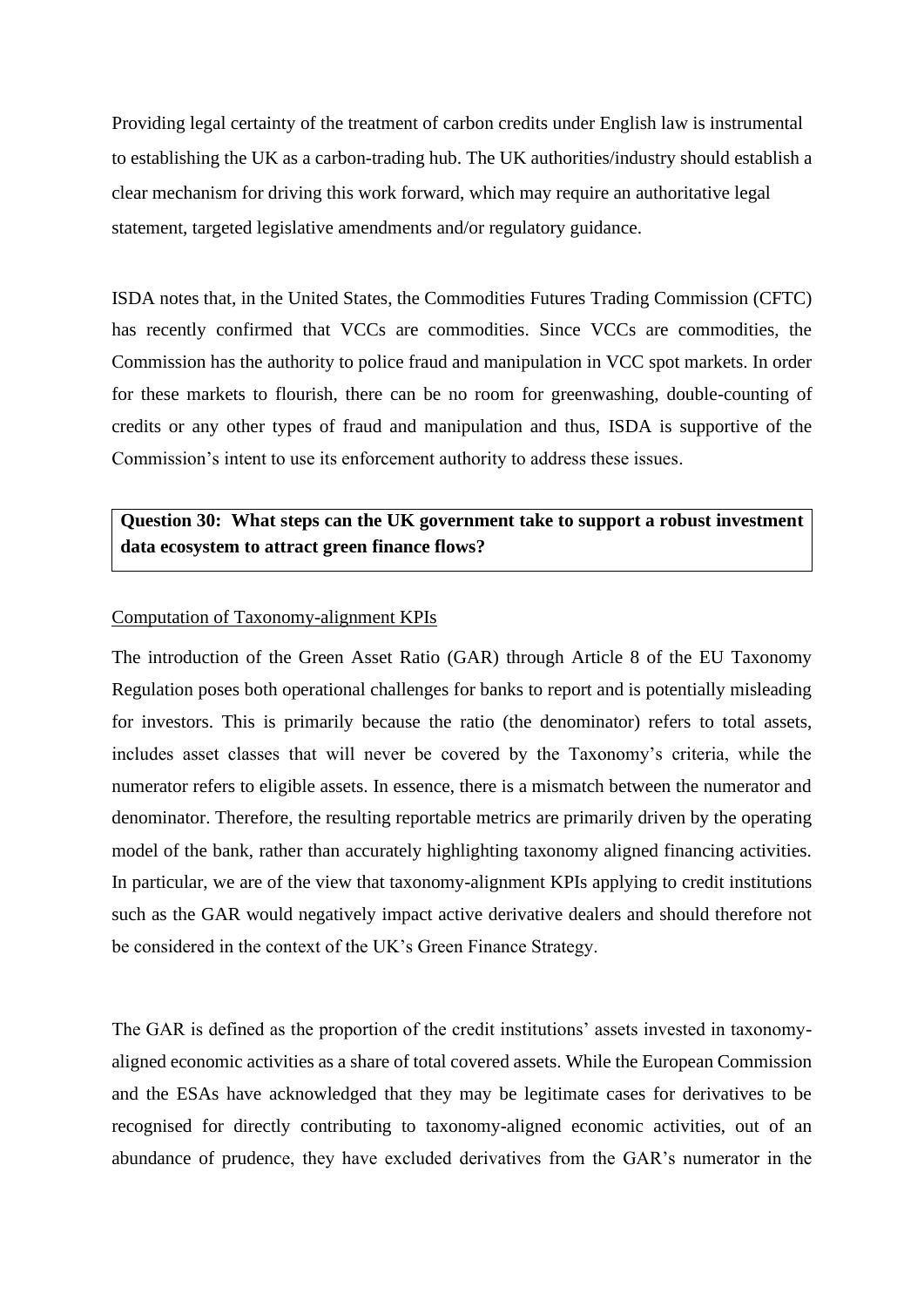absence of clear methodologies to assess their sustainability alignment and have promised to reconsider this issue in the future once there may be more evidence in this area to allow a different conclusion.

The inconsistent treatment of including derivatives in the denominator while they are excluded in whole or in part from the numerator for credit institutions is not optimal from a methodological consistency standpoint as it could potentially lead to banks having structurally poor GARs due to under reporting of derivatives. This in turn would make GSIBs less attractive issuers and counterparties for GAR-sensitive investors, and accordingly undermine their capital and funding costs at the very same time as global policymakers are relying on those same banks to provide financing for the transition to a net zero economy.

It is thus important that consistent methodological practices to assess the taxonomy alignment of the credit institutions' assets should first be developed before such KPIs are agreed upon as differing interpretations could create confusion for investors or result in fragmented outcomes, thereby limiting the potential for evolution of risk management practices in the ESG space.

We thank you for taking the time to consider our views on this issue. If you have questions on any of the issues addressed in this letter, we are happy to discuss them with you at your convenience.

Yours sincerely,

**Toby Coaker**

**Assistant Director, UK Public Policy International Swaps and Derivatives Association**